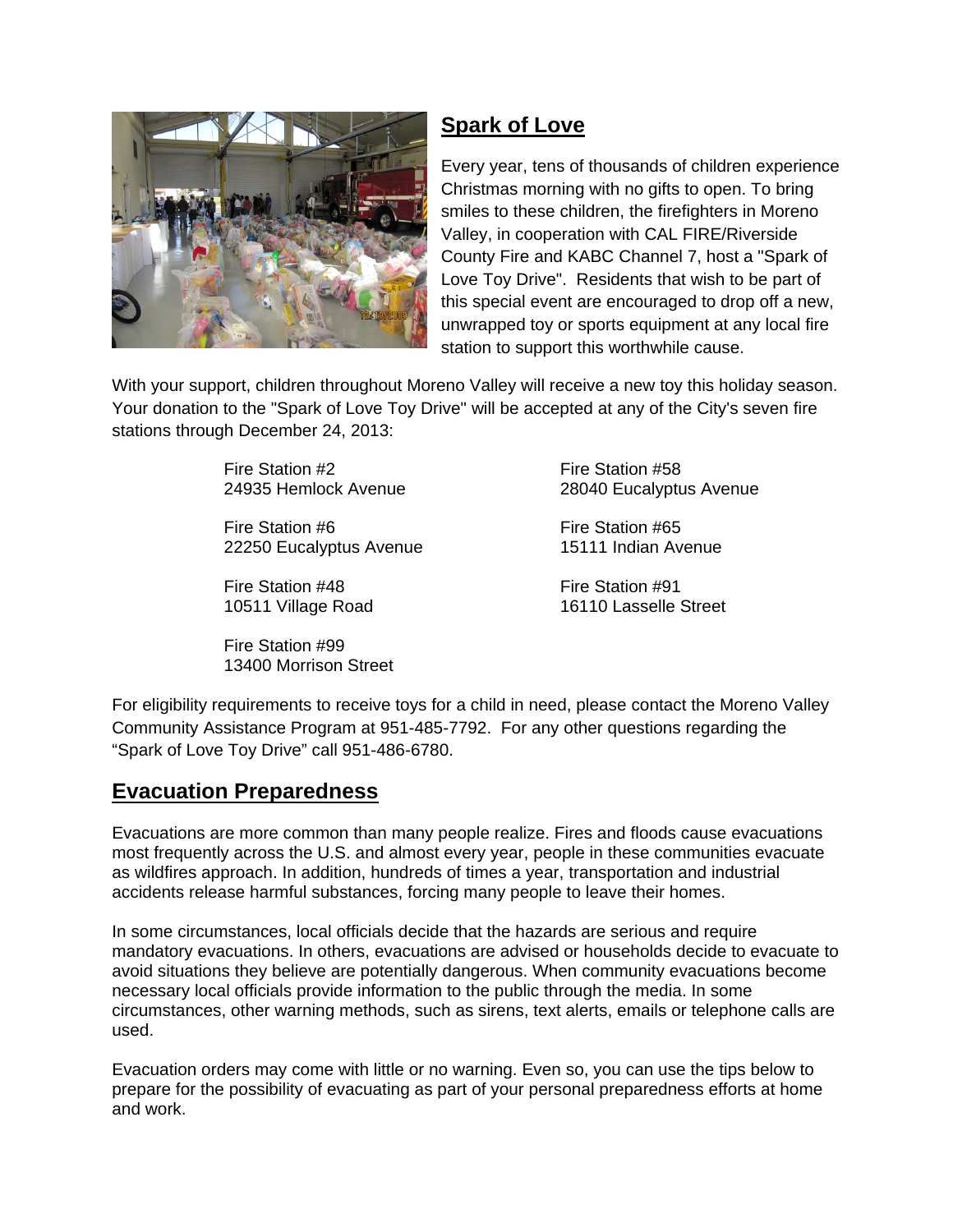- IDENTIFY possible places to reunite with family members after the event as part of your emergency plans.
- MAKE plans for children, seniors and others with special needs. CHECK with your schools, work place and other sites about their evacuation plans.
- SECURE the building if possible. TURN OFF utilities only if instructed to do so by local officials.
- LISTEN to the radio or watch TV for information from local officials. FOLLOW their instructions.
- REMAIN calm.
- USE the phone ONLY to report life-threatening emergencies.
- IDENTIFY facilities that care for pets during disasters since pets are not allowed in American Red Cross shelters. (In-service animals excluded).
- RETRIEVE emergency supplies and evacuation kits if possible. Be sure to include medications.
- LEAVE a note indicating your destination if possible.
- ASSEMBLE enough food, drinking water, medicines, and other supplies to last a minimum of five days in an emergency kit or backpack that is easy to transport.
- REPORT to the evacuation site, using recommended travel routes given by local officials



## **SPOT A STROKE F.A.S.T.**

## **Stroke Warning Signs and Symptoms**

In 2012, the Moreno Valley Fire Department responded to over 55 emergency calls for stroke victims. Stroke is the fourth cause of death and of disability in the United States. A person's life

can potentially be saved if the proper medical attention is received immediately.

A stroke occurs when a blood vessel that carries oxygen and nutrients to the brain is either blocked by a clot or bursts (or ruptures). When that happens, part of the brain cannot get the blood (and oxygen) it needs, so it and brain cells die.

The brain is an extremely complex organ that controls various body functions. If a stroke occurs and blood flow can't reach the region that controls a particular body function, that part of the body won't work as it should. If the stroke occurs toward the back of the brain, for instance, it's likely that some disability involving vision will result. The effects of a stroke depend primarily on the location of the obstruction and the extent of brain tissue affected.